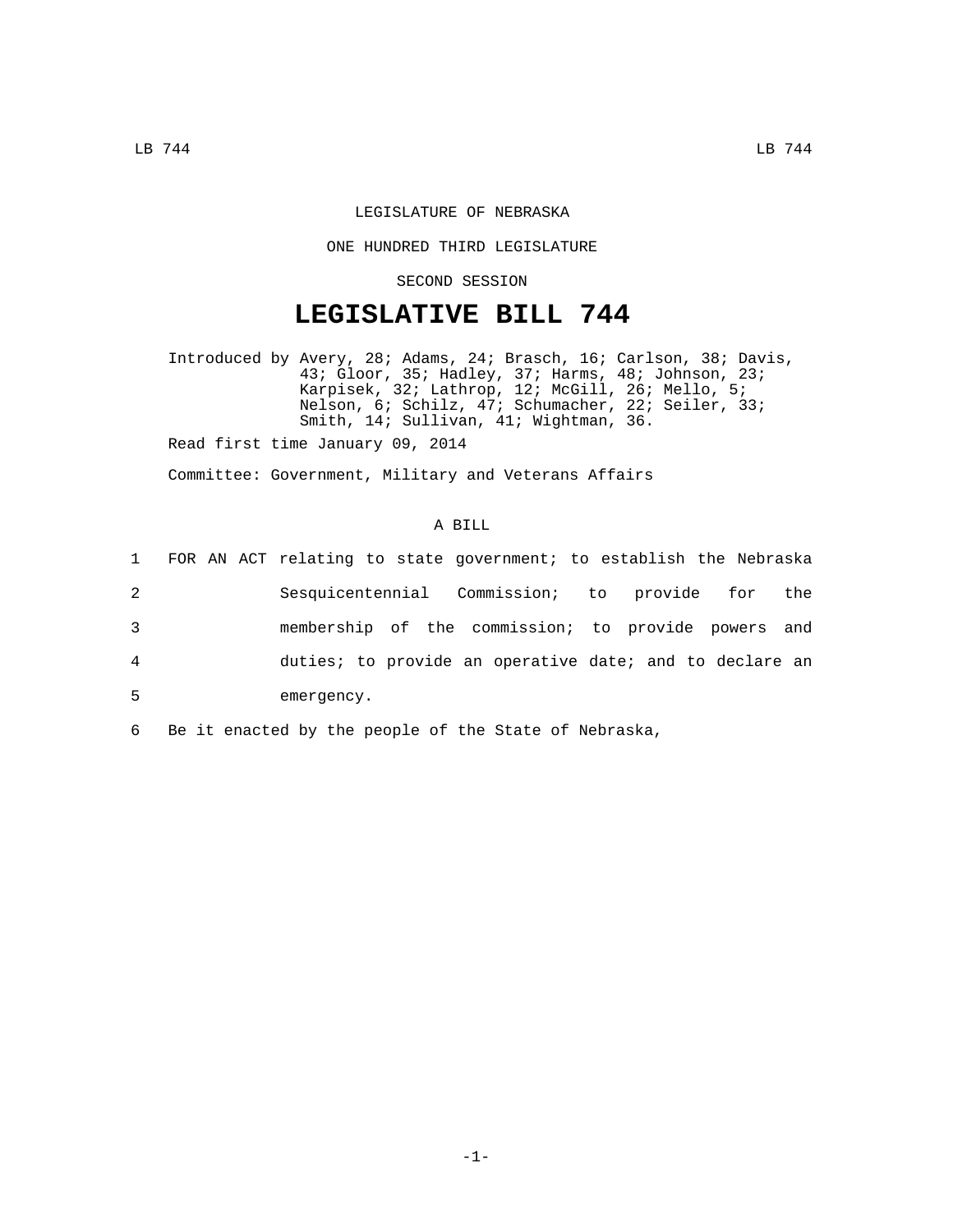| $\mathbf{1}$ | Section 1. The Nebraska Sesquicentennial Commission is                |
|--------------|-----------------------------------------------------------------------|
| 2            | hereby established. The commission shall consist of seventeen members |
| 3            | to be appointed by the Governor within sixty days after the operative |
| 4            | date of this act. The commission shall include members from all       |
| 5            | regions of the state, representing all major interests and a diverse  |
| 6            | array of industries. No more than eight of the members shall be       |
| 7            | affiliated with the same political party. The members shall select a  |
| 8            | chairperson and a vice chairperson, and all members shall be          |
| $\mathsf 9$  | reimbursed for their actual and necessary expenses as provided in     |
| 10           | sections 81-1174 to 81-1177. The Governor shall fill any vacancy      |
| 11           | occurring on the commission by appointment. The existence of the      |
| 12           | commission and terms of the members shall terminate on June 30, 2018. |
| 13           | The Nebraska Sesquicentennial Commission shall<br>Sec. 2.             |
| 14           | develop programs and plans for official observance of the one hundred |
| 15           | fiftieth anniversary of Nebraska statehood in 2017. The commission    |
| 16           | shall work closely with various state agencies, boards, commissions,  |
| 17           | and political subdivisions, including the State Department of         |
| 18           | Education, the Department of Roads, the Nebraska State Historical     |
| 19           | Society, the Nebraska State Fair Board, the Game and Parks            |
| 20           | Commission, and the Nebraska Tourism Commission, to execute           |
| 21           | commemorative events and to implement educational activities. The     |
| 22           | commission may also seek the guidance and support of any other groups |
| 23           | or organizations the commission deems necessary or helpful<br>in      |
| 24           | fulfilling its purpose.                                               |
| 25           | commission may employ personnel, contract<br>The<br><u>for</u>        |

-2-